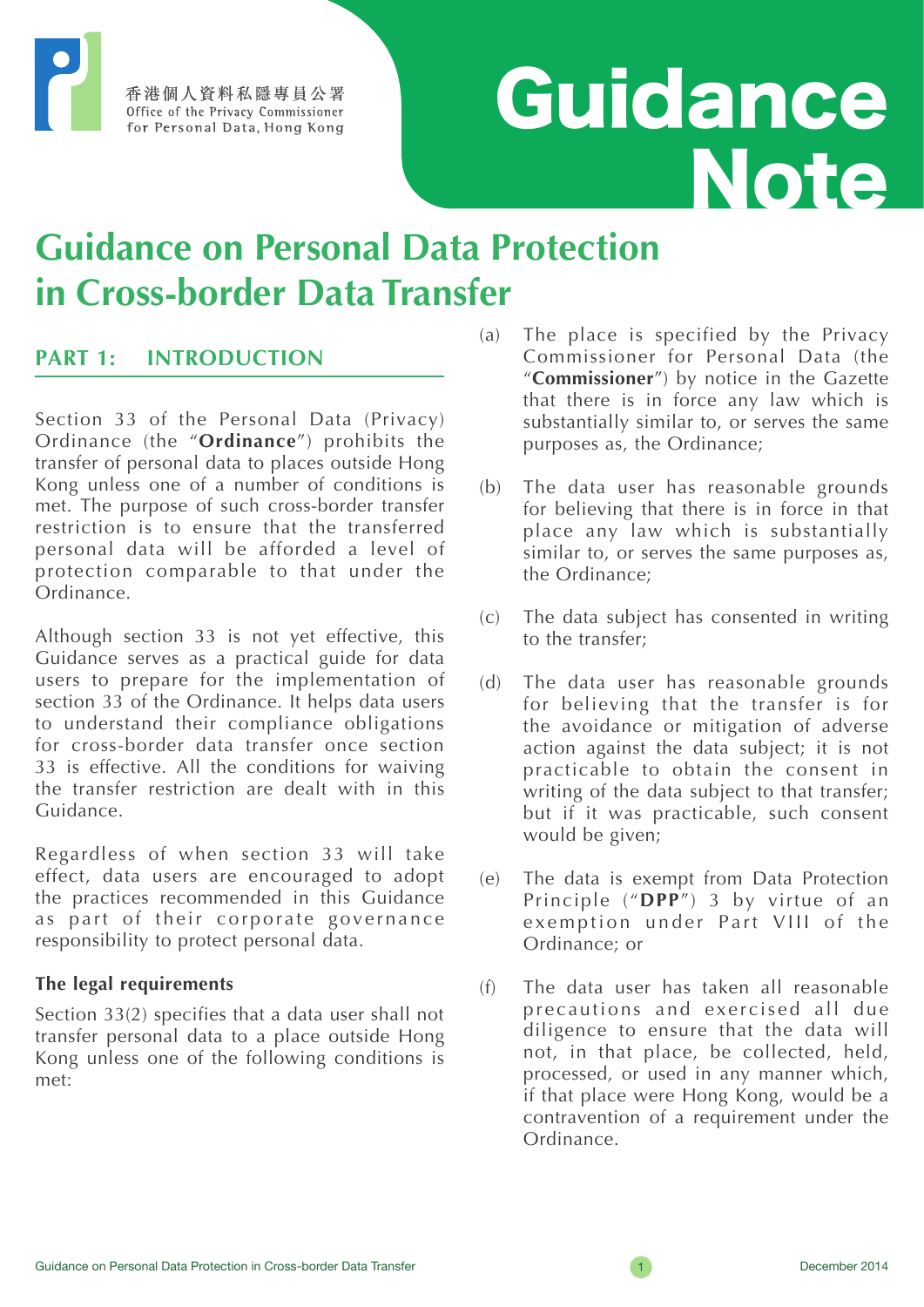#### **Section 33 and DPPs**

DPP3, which is directed against the misuse of personal data, specifies that personal data shall not, without the data subject's prescribed consent, be used for a new purpose. "New purpose" means in essence any purpose other than the one for which the personal data was originally collected or a directly related purpose. "Prescribed consent" means consent that is expressly and voluntarily given and has not been withdrawn by the data subject in writing, while "use" includes both disclosure and transfer of data. Thus, transfer of personal data to a place outside Hong Kong would require the data subject's prescribed consent under DPP3 if it is for a new purpose unless such transfer falls within the exemptions under Part VIII of the Ordinance.

Further, the trend of outsourcing and entrusting personal data processing work by data users to their agents is increasingly common. If a data user engages a data processor to process personal data outside Hong Kong on the data user's behalf, the data user must adopt contractual or other means to (i) prevent any personal data transferred to the data processor from being kept longer than is necessary for processing of the data (under DPP2(3)), and (ii) prevent unauthorised or accidental access, processing, erasure, loss or use of the data transferred to the data processor for processing (under DPP4(2)). If a data user passes customers' personal data to a contractor situated outside Hong Kong to make direct marketing phone calls, it is still required to observe the requirements under Part VIA of the Ordinance in using personal data in direct marketing. The data user remains liable for the act done by its agent with its authority under section 65 of the Ordinance.

Data users are therefore reminded that compliance with section 33 does not exonerate their obligation under other requirements of the Ordinance.

#### **Contravention**

Data users who, without reasonable excuse, contravene section 33 commit an offence under section 64A of the Ordinance, which carries a fine of up to HK\$10,000. The Commissioner may also issue enforcement notices to data users who have contravened section 33 or DPP1. Contravention of an enforcement notice issued by the Commissioner is an offence which carries a fine and imprisonment, and a daily penalty in the case of a continuing offence after conviction2.

#### **Who is required to comply with section 33?**

Section 33 applies to a "data user", which is defined under section 2(1) of the Ordinance to mean, in relation to personal data, a person who either alone or jointly or in common with other persons, controls the collection, holding, processing or use of the data.

Pursuant to section 2(12) of the Ordinance, a person who is merely transmitting data on behalf of another and not for any of his own purposes is not a data user in relation to that data. It follows that such person, not being a data user, is not required to observe section 33. For example, when a telecommunication service provider transmits personal data for other data users, it is not required to observe section 33 in relation to the data it transmitted. On the other hand, a person using telecommunication means to transfer the data under his control will be subject to section 33.

#### **What types of transfers are subject to section 33?**

Section 33 covers two situations, namely (i) transfers of personal data from Hong Kong to a place outside Hong Kong, and (ii) transfers of personal data between two other jurisdictions where the transfer is controlled by a Hong Kong data user.

Section 50.

Section 50A.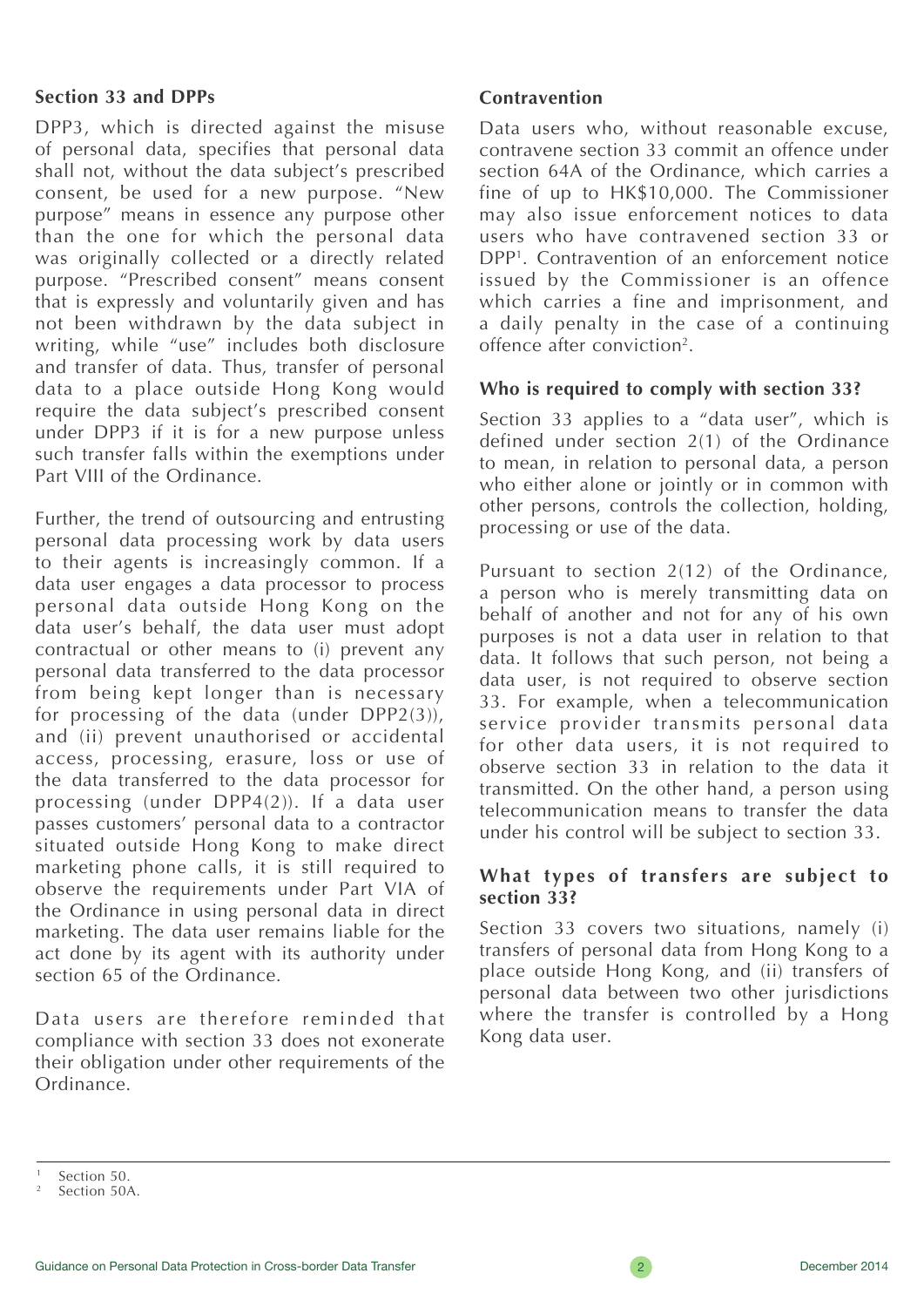The Ordinance itself does not define 'transfer'. The ordinary meaning of the word, which is transmission from one place or person to another, applies. Transfer is distinguished from mere transit.

Transferring data outside Hong Kong is often associated with the act of sending or transmitting personal data from Hong Kong to another jurisdiction for storage and/or processing, for instance, by sending paper or electronic documents containing personal data by courier, post or electronic means. Transfer of data becomes a complex issue with the use of the Internet and emerging technology. Data movements across the borders can take various forms, and it may not be straightforward to determine whether certain movement of personal data constitutes a 'transfer' for the purpose of section 33. It depends on the circumstances.

It must be borne in mind that the act of storing personal data outside Hong Kong will trigger the application of section 33.

Examples of whether transfer of personal data outside Hong Kong under section 33 has taken place:

- Engaging a third party service provider situated outside Hong Kong to process personal data on its behalf regardless of the physical location of personal data storage
- ✓ Passing customers' personal data to contractor situated outside Hong Kong to make direct marketing phone calls
- ✓ Sharing personal data of customers and/ or employees with sister companies in the same holding company around the world by storing the data in a centralised database
- ✗ Sending an email to a Hong Kong recipient during which process the data is transmitted via a server/equipment situated outside Hong Kong because of Internet routing
- **X** Unauthorised access of personal data by third parties outside Hong Kong, such as hacking3

In the above examples of engaging third party service providers, the data users "consciously" engage outside parties to handle personal data and the process involves data transfer outside Hong Kong. Data users who are in possession of personal data owe a duty to data subjects to ensure that the third party service provider will not engage in any act such as storage and/or processing of personal data outside Hong Kong without complying with section 33.

For the avoidance of doubt, the transfer of personal data by one person located in Hong Kong, but because of Internet routing through a place outside Hong Kong (without being accessed or stored as part of the transmission mechanism), to a recipient also located within Hong Kong does not fall under the scope of section 33. However, the position will be different where the targeted recipient is located outside Hong Kong. In addition, if a multinational corporation stores personal data in an internal server located in Hong Kong but its employees working in offices outside Hong Kong are allowed to download the personal data, it is considered as an arrangement falling under the scope of section 33.

Storing personal data in the cloud may also constitute a transfer outside Hong Kong if the cloud server is accessible outside Hong Kong. Data users should be mindful of their obligations under section 33 of the Ordinance in engaging cloud service provider and using cloud to store and/or process personal data.

In those circumstances, there may be an issue whether DPP4 that governs data security has been duly observed by data users. Data users should refer to the "Guidance on Data Breach Handling and the Giving of Breach Notifications" issued by the Commissioner.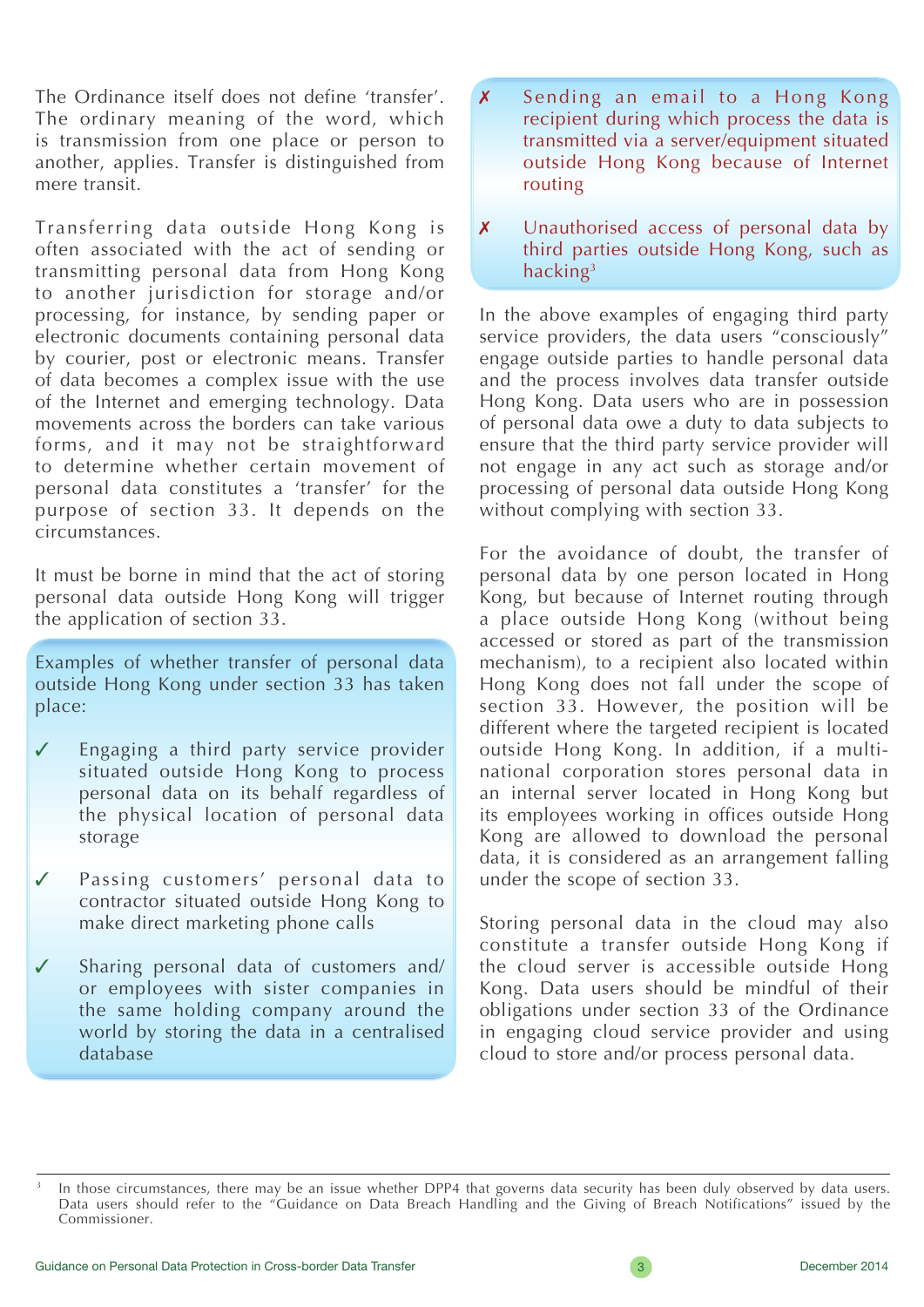## **PART 2: EXCEPTIONS TO CROSS-B O R D E R T R A N S F E R R E S T R I C T I O N S U N D E R SECTION 33(2)**

A data user is required to comply with any one of the exceptions as specified under section 33(2) of the Ordinance in order to remove the cross-border transfer restrictions. For the avoidance of doubt, fulfilment of any one of the exceptions will suffice for complying with section 33. Nevertheless, it is a good practice for a data user to adopt multiple measures (if practicable) to enhance the protection afforded to the personal data transferred across the border. For example, even if the recipient of the personal data is located in a place specified by the Commissioner as having in force in that place any law which is substantially similar to, or serves the same purposes as, the Ordinance (exception under section  $33(2)(a)$ ), a data user may still, as a good practice, enter into contract with the recipient to provide for specific contractual requirements on protection of personal data (exception under section 33(2)(f)).

#### **Section 33(2)(a) White List jurisdictions as specified by the Commissioner in the Gazette**

The Commissioner will assess and evaluate the data protection regimes of other jurisdictions to determine whether there is in force "*any law which is substantially similar to, or serves the same purposes as*" the Ordinance. This essentially requires a determination by the Commissioner on whether personal data is protected in that jurisdiction to a level which is commensurate with the Ordinance, so that the protection afforded to any personal data transferred outside Hong Kong will be substantially in the same scope and depth as that provided under the Ordinance.

A list of jurisdictions, which the Commissioner determines to have in force "*any law which is substantially similar to, or serves the same purposes as*" the Ordinance, will be specified by notice in the Gazette by the Commissioner (the "White List") under section 33(3). The White List is a living document subject to the Commissioner's review. The Commissioner may add or subtract<sup>4</sup> the jurisdictions on the list in light of their changing legislative positions on data protection.

It is permissible to transfer personal data to any of the jurisdictions on the White List. If data users wish to rely on this exception to transfer personal data outside Hong Kong, it should therefore keep a close watch of the Commissioner's updating of the White List.

#### **Section 33(2)(b) there is in force in that place "***any law which is substantially similar to, or serves the same purposes as***" the Ordinance**

This exception is intended to address primarily the jurisdictions which have not been assessed by the Commissioner, rather than those jurisdictions which have been reviewed by the Commissioner and found inadequate for the purpose of inclusion in the White List.

If the intended recipient of the personal data is not located in a place on the Commissioner's White List, data users can still transfer personal data outside Hong Kong if they have reasonable grounds for believing that the place has in force "*any law which is substantially similar to, or serves the same purposes as*" the Ordinance. To satisfy such requirement, a data user is expected to undertake professional assessment and evaluation on its own of the data protection regime where the intended recipient is located. Such assessment should take into consideration various factors including the scope of application of the data privacy regime, the existence of equivalent provisions of the DPPs in the Ordinance, the data subjects' rights and redress, the level of compliance and the data transfer restrictions. Mere subjective belief will not suffice. A data user must be able to demonstrate its grounds of belief are reasonable if challenged. Reference may be made to the methodology adopted by the Commissioner in compiling the White List.

Since the assessment will require a sound knowledge of the foreign data protection regime, a data user should consult professionals or experts, and seek legal advice for such assessment. It should retain evidence (for example, the legal advice sought) of the assessment which it relies upon for its

Either by repealing or amending the White List under section 33(4) of the Ordinance.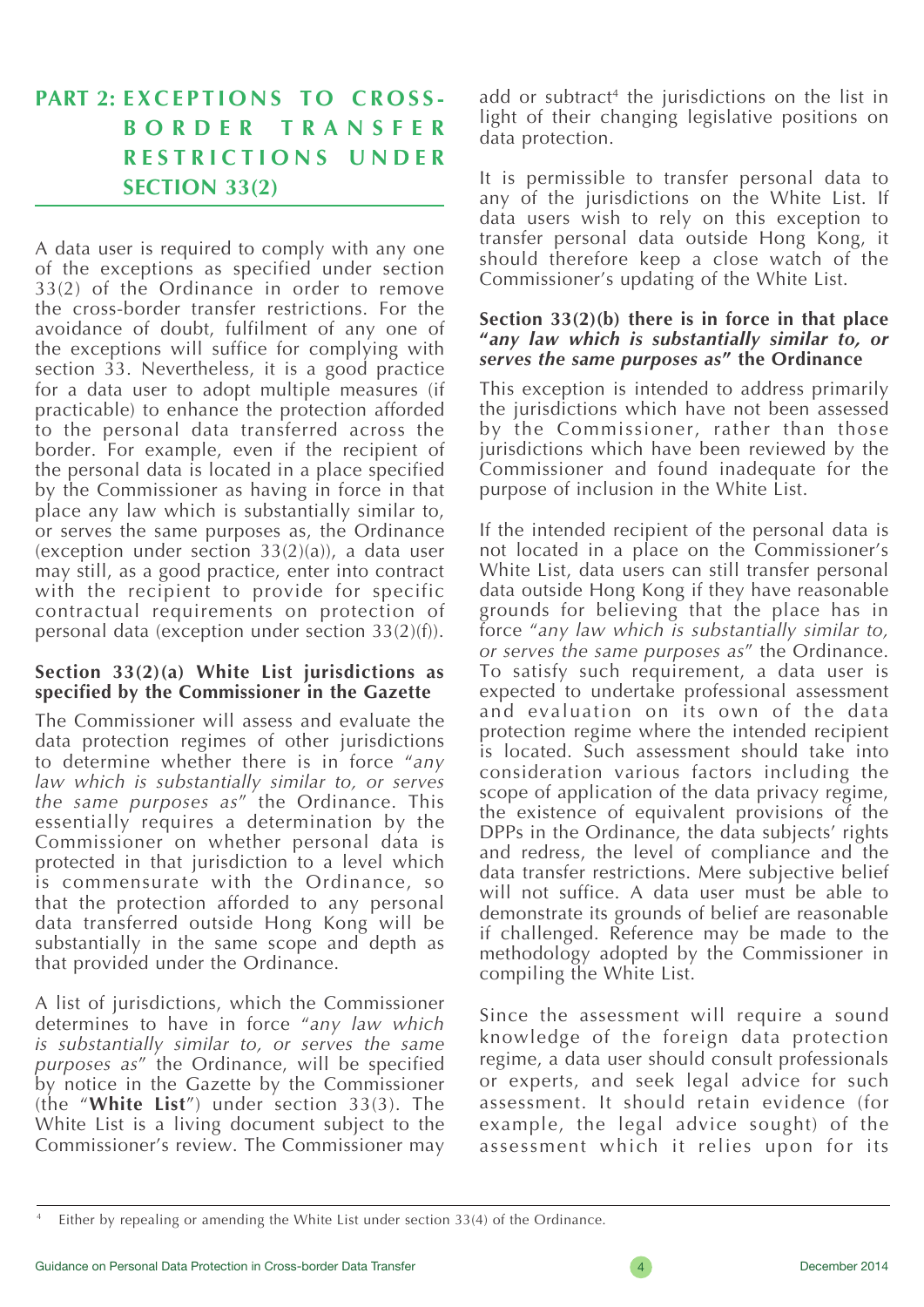reasonable belief that the jurisdiction has in force "*any law which is substantially similar to, or serves the same purposes as*" the Ordinance. It is however unlikely to be accepted as 'reasonable' if the data user's assessment and belief is contrary to the determination by the Commissioner unless there are changes in the data protection regimes in such jurisdiction which have not yet been considered by the Commissioner at that time.

#### **Section 33(2)(c) data subject's consent in writing to the transfer**

Data users can transfer personal data outside Hong Kong if the data subject has consented to the transfer. Such consent needs to be expressly and voluntarily given **in writing** and has not been withdrawn. This more onerous requirement on the part of the data user to obtain consent is required since the giving of consent denotes the data subject's agreement for his personal data to be sent to a place with uncertain and perhaps substandard data privacy protection. The data subject should also be informed of the purpose of the transfer of the personal data and the consequences of providing such consent, i.e. his personal data may be subject to a lower standard of protection in another place to which his personal data may be transferred.

In order to obtain the data subject's written consent to the transfer, the data user should first provide the data subject with the information as to the places his personal data would be transferred to. Such information should be presented in a manner that is easily understandable and readable, and provided in a prominent place such as the Personal Information Collection Statement<sup>5</sup>. A separate tick box should be provided so that the data subject can signify his understanding and consent to the arrangement in writing.

#### Example of effective written consent:

For the purposes of providing [specify products and services] to you, we may transfer your name and contact details outside Hong Kong to our agents situated in [insert the list of jurisdictions], where there may not be in place data protection laws which are substantially similar to, or serve the same purposes as, the Personal Data (Privacy) Ordinance. That means your personal data may not be protected to the same or similar level in Hong Kong. Please indicate your consent by ticking the box below.

I consent to the transfer of my personal  $\Box$ data outside Hong Kong.

> Signature of the data subject Name: xxx Date: dd/mm/yyyy

Data users should retain evidence of the data subjects' written consent. Such written consent can be obtained by the data users themselves or by other persons (for example, third party data processor(s) acting on behalf of the data user). Where the written consent is obtained by other persons, the data users should ask for a copy of such written consent for their own record.

#### **Section 33(2)(d) avoidance or mitigation of adverse action against the data subject**

Data users can transfer personal data outside Hong Kong if they have reasonable grounds for believing that the transfer is for the avoidance or mitigation of adverse action against the data subject; it is not practicable to obtain the consent in writing of the data subject to that transfer; but if it was practicable, such consent would be given.

It is a statement provided by a data user for the purpose of complying with the notification requirements under DPP1(3) of the Ordinance under which, for example, the data user is required to inform the data subject of the purpose of collecting his personal data and the class of transferees of such data.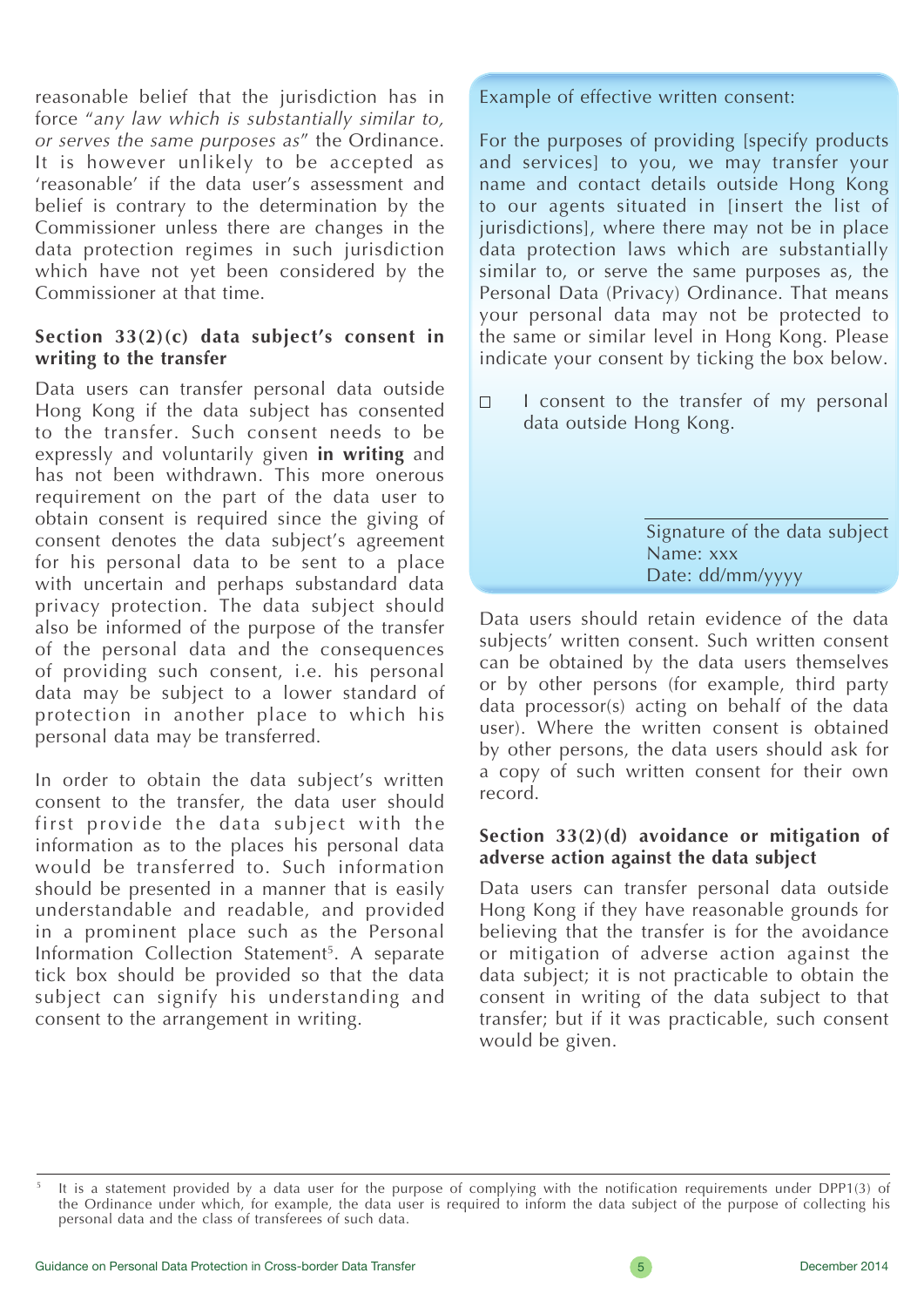This exception applies in special circumstances where the transfer is necessary for the protection of the interests of the data subject and it is not feasible for the data user to obtain the data subject's written consent before the transfer. Examples include the necessary transfer of personal data for the performance of a contract to which the data subject is a party and if the transfer is not proceeded with, the data subject would suffer significant financial loss.

This exemption has a narrow application. Data users have to prove their belief was reasonable by showing the relevant factual circumstances in justifying the transfer.

#### **Section 33(2)(e) exemptions under Part VIII of the Ordinance**

It is permissible to transfer personal data outside Hong Kong if one of the exemptions from the application of DPP3 under Part VIII of the Ordinance applies. The following are some of the relevant exemptions under Part VIII of the Ordinance that may be invoked by data users when transferring personal data outside Hong Kong:

- **Section 52** (domestic purposes): where personal data is held by an individual and is (i) concerned only with the management of his personal, family or household affairs; or (ii) so held only for recreational purposes;
- **Section 58** (crime, etc.): where personal data is transferred for the purpose of prevention or detection of crime<sup>6</sup> or for prevention, preclusion or remedying (including punishment) of unlawful or seriously improper conduct or dishonesty or malpractice by persons, etc.;
- **Section 59** (health): the transfer of the identity, location and health data (physical and/or mental) of a data subject where non-disclosure may likely cause serious harm to the physical or mental health of the data subject or any other individual;
- **Section 60B** (legal proceedings): where the transfer of the personal data is required or authorised by Hong Kong law or in connection with any legal proceedings in Hong Kong or is required for establishing, exercising or defending legal rights in Hong Kong;
- **Section 61** (news): the transfer of personal data by a person to a data user whose business consists of a news activity and there is reasonable ground for that person to believe that the publication or broadcasting of the personal data is in the public interest;
- **Section 62** (statistics and research): where personal data is transferred for preparing statistics or carrying out research and the resulting statistics or research does not identify the data subjects; and
- **Section 63C** (emergency situation): where the transfer of the personal data is (i) to identify an individual who is reasonably suspected to be, or is involved in a lifethreatening situation or (ii) to carry out emergency rescue operations, or provide emergency relief services.

Data users should refer to the relevant provisions in the Ordinance when relying on the above exemptions. Data users should be mindful that they bear the burden of proof to show that an exemption applies to the crossborder data transfer.

<sup>6</sup> "Crime" is defined under section 58(6) to mean an offence under the laws of Hong Kong; or if personal data is held or used in connection with legal or law enforcement cooperation between Hong Kong and a place outside Hong Kong, an offence under the laws of that place.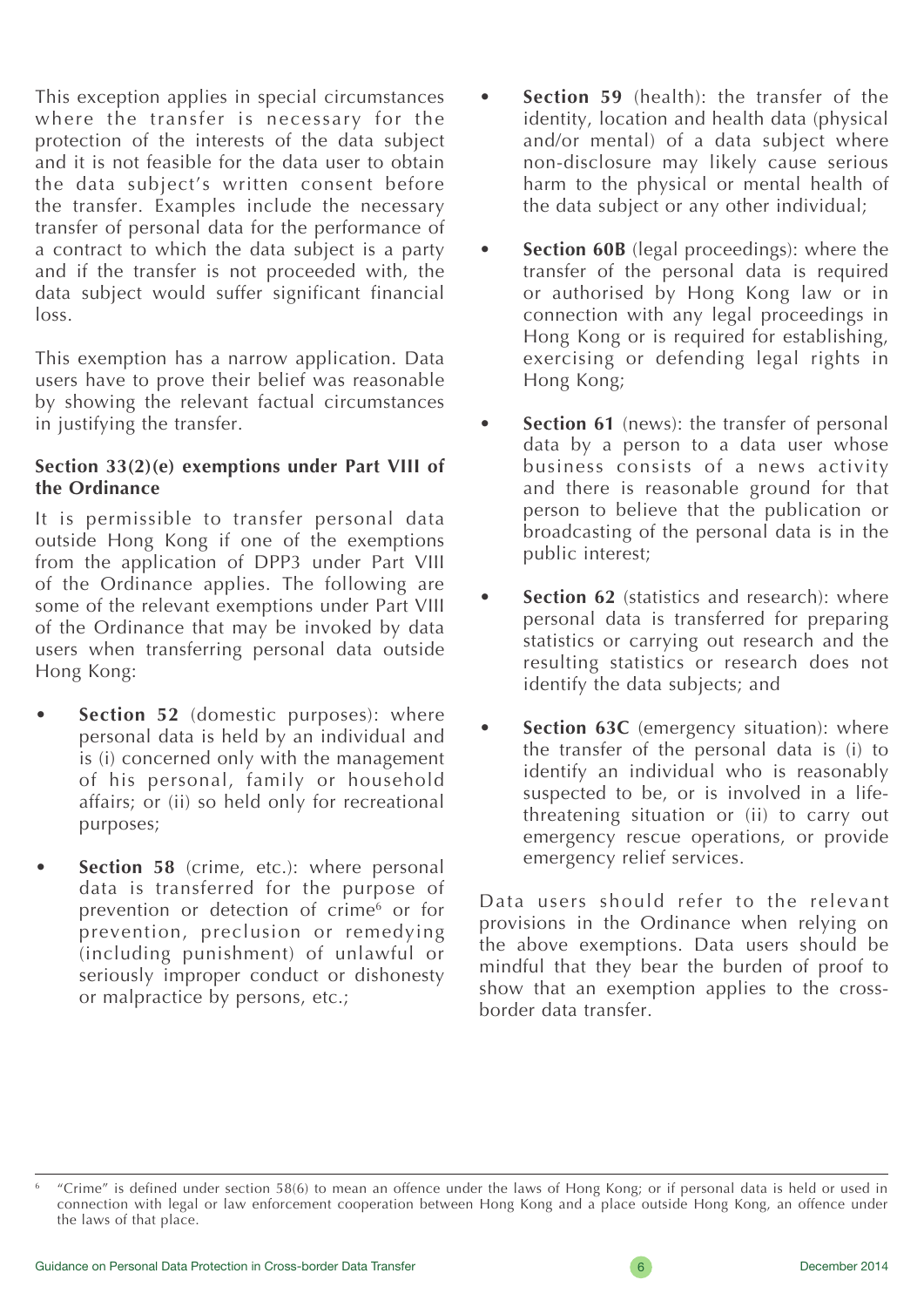#### **Section 33(2)(f) taken all reasonable precautions and exercised all due diligence that the personal data will not be handled in a manner that would be a contravention of the Ordinance**

Another way to satisfy the cross-border transfer restriction is that the data user has taken all reasonable precautions and exercised all due diligence to ensure that the personal data concerned is given equivalent protection to that provided for by the Ordinance ("**Due Diligence Requirement**"). Putting in place an enforceable contract between the parties to the transfer is one of the methods to satisfy this exception.

The Commissioner has prepared a set of recommended model data transfer clauses to assist data users to develop an enforceable contract for their cross-border transfer so as to satisfy this Due Diligence Requirement. The use of the recommended model data transfer clauses is explained in detail in the schedule to this Guidance.

Alternatively, data users may adopt noncontractual means to satisfy section 33(2)(f). Non-contractual oversight and auditing mechanisms may be adopted to monitor the transferees' compliance with the data protection requirements under the Ordinance. The relevant requirements are mainly the DPPs set out in Schedule 1 to the Ordinance. The transferees outside Hong Kong are required to observe the requirements under DPP2 to DPP6. DPP1 deals with collection of personal data and is therefore excluded. Data users may adopt the following measures:–

1. Data users are expected to transfer only to offshore entities which offer sufficient guarantees in respect of the technical competence and organisational measures governing the use and processing of personal data, and with a good track record on data protection.

- 2. Data users must be satisfied that the offshore entities have robust policies and procedure in place, including adequate training for their staff and effective security measures, to ensure that the personal data in their care is properly safeguarded at all times, is not kept for longer than necessary and will not be used for any purposes other than the purposes of the transfer. Data subjects' rights of access to and correction of their personal data should not be affected by reason of the transfer.
- 3. Where it is an intra-group transfer, data users are expected to have implemented adequate internal safeguards and policies as well as procedures which apply to the group as a whole. Such policies and procedures should reflect the requirements under the Ordinance.
- 4. Data users should also have the right to audit and inspect how the offshore entities use and process personal data, and exercise the right to audit and inspect on a regular basis to ensure compliance with the relevant requirements.

The above measures are not exhaustive and data users may take other steps to comply with the relevant requirements. When a complaint is received, the Commissioner will consider all the means engaged by a data user to protect personal data transferred to offshore entities to determine whether it has "taken all reasonable precautions and exercised all due diligence" to ensure that the personal data will be handled in the same manner as required by the Ordinance. Therefore, it is important that effective means are selected, implemented and properly documented.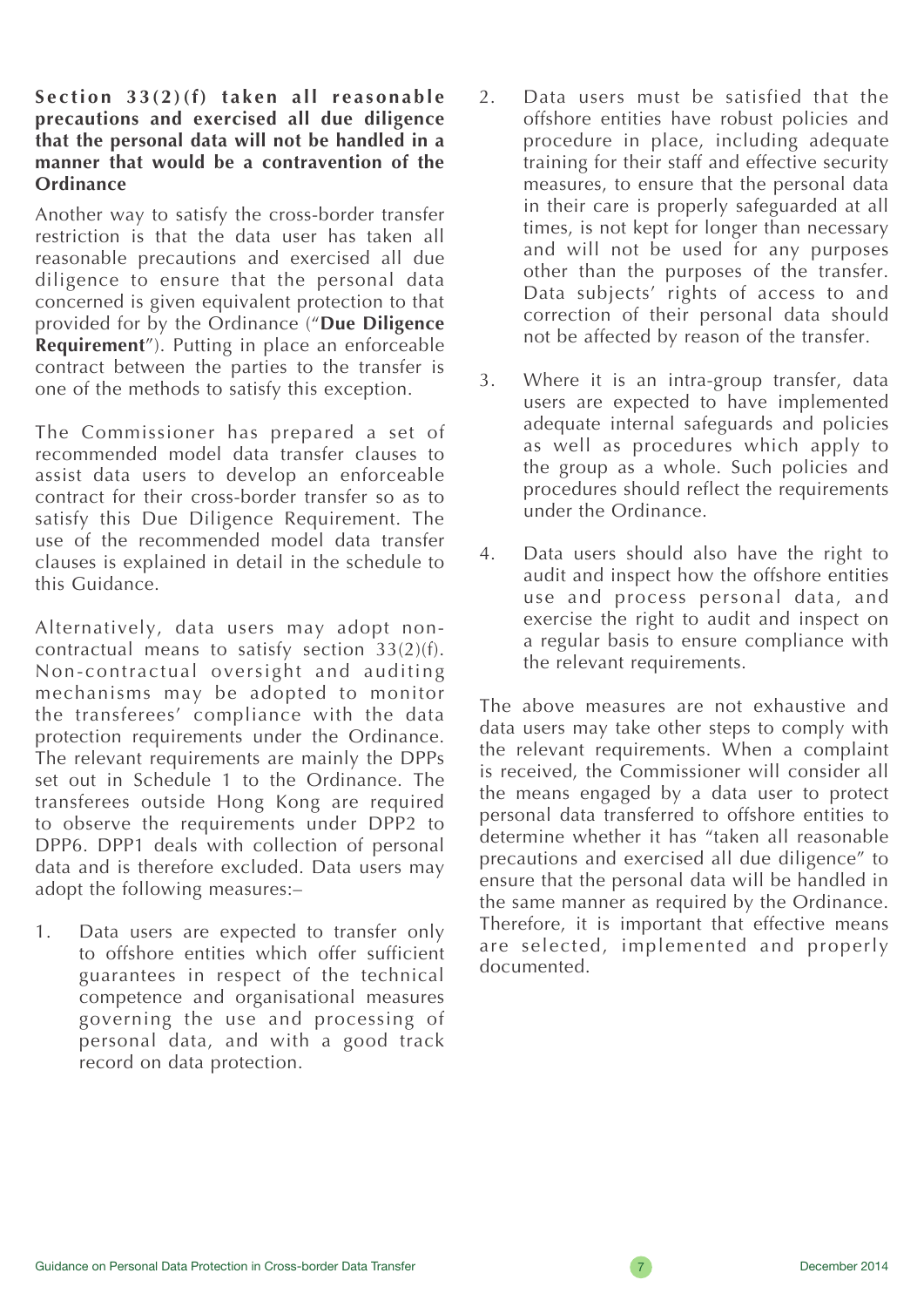## **PART 3: THE RECOMMENDED MODEL CLAUSES FOR THE PURPOSE OF SATISFYING THE DUE DILIGENCE REQUIREMENT UNDER SECTION 33(2)(F)**

The Recommended Model Clauses serve as a recommendation for use by data users to satisfy the Due Diligence Requirement. It does not require strict adoption by parties in the crossborder transfer. Parties can insert additional clauses according to their business needs and/ or commercial arrangements.

The Recommended Model Clauses are not intended to be the whole of the agreement between the transferring and receiving parties. They could be adapted by organisations in developing their own data transfer agreement or be incorporated into a wider outsourcing agreement which involves the transfer of personal data outside Hong Kong.

Where there are multiple transferees of the personal data, data users can adapt the Recommended Model Clauses into a multiparty agreement instead of having to enter into one agreement for each transferee. This is of particular relevance for multi-national corporations which adopt an intra-group centralised database allowing sharing of personal data across various jurisdictions.

#### Example:

The list of entities in and outside Hong Kong, i.e. the transferors and transferees, can be set out in a Schedule to the agreement. Each and every entity will execute and be bound by the terms of that single agreement. For subsequent entities, an adherence agreement could be adopted so that such entities will adopt the terms of the agreement.

Please refer to the schedule to this Guidance for the Recommended Model Clauses and the accompanying explanatory notes.

## **PART 4: P R A C T L C A L T L P S A N D R E C O M M E N D E D G O O D PRACTICES**

Some key steps for data users to comply with section 33 are recommended below.

#### **• Review data transfer arrangement**

Data users should review their existing data transfer arrangement to identify any cross-border transfer of personal data. Situations which may involve crossborder transfer of personal data include adoption of an offshore database system, outsourcing of data processing and/ or storage functions and intra-group (members located outside Hong Kong) sharing of data. There are many other instances where transfer of personal data outside Hong Kong is involved. Data users should assess whether such activities are really necessary.

#### **• Control cross-border data flow activities**

Data users should control activities that involve unintended or unnecessary crossborder data flow to avoid non-compliance with section 33. It is not uncommon for data users to exercise control through configuring their information technology system. One way is for international data users to structure the information technology system so that certain types of the data cannot be accessed or downloaded by their employees working in offices outside Hong Kong unless one of the exceptions under section 33(2) of the Ordinance has been complied with.

#### **• C h e c k the White List and other exceptions**

After identifying activities that require cross-border transfer of personal data, data users should then consider if any of the exceptions under section  $33(2)$  applies. The first step will be to check the White List published by the Commissioner<sup>7</sup>. If



See page 4 above for further explanation.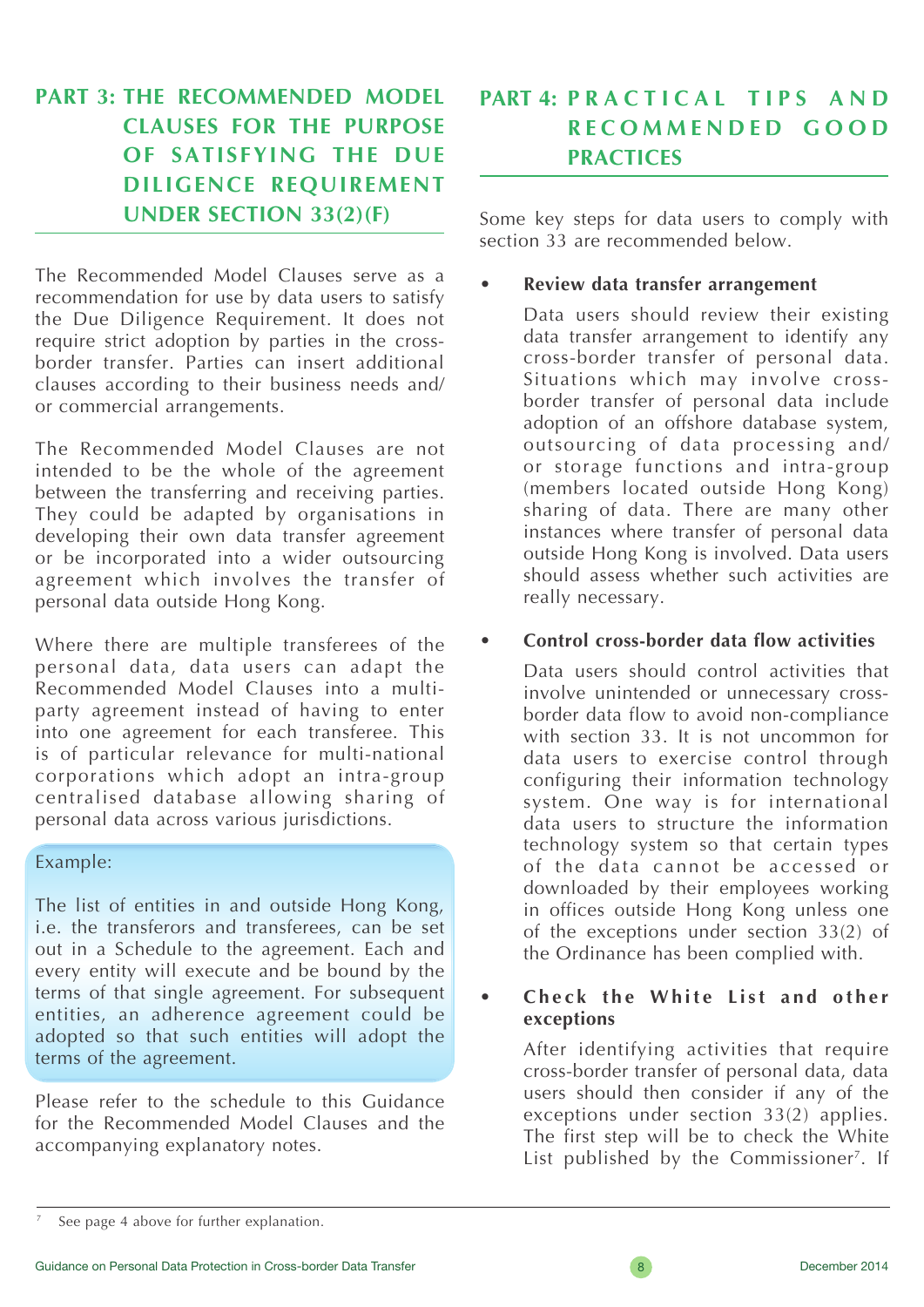the White List exception does not apply, data users may consider relying on other exceptions, which include section 33(2)(c) by obtaining the data subject's written consent to the cross-border transfer and section 33(2)(f) by taking all reasonable precautions and exercised all due diligence to ensure equivalent protection to that provided under the Ordinance (e.g. by adopting an appropriate contract between the data user and the transferee)<sup>8</sup>.

The Commissioner's prior consent is not required for transfers outside Hong Kong. The Commissioner is not the person from whom one should seek specific legal advice as to whether a particular destined place has in force any law which is substantially similar to, or serves the same purposes as, the Ordinance (except the White List published by the Commissioner). The Commissioner also does not offer case-specific legal advice as to how a valid contract should be signed between the parties. It is up to the data user to meet one of the exceptions under section 33(2) of the Ordinance.

#### **• Keep inventory of personal data**

Another important aspect is for data users to keep an inventory of the personal data being transferred outside Hong Kong. Data users must always bear in mind that they remain responsible and accountable to the data subjects for possible contraventions of the requirements under the Ordinance. It is in their interests to monitor the data handling process of the transferees, to keep abreast of the whereabouts of the personal data and to assess the associated privacy risks. Also, data users should be transparent about their data handling policies and practices regarding any transfer of personal data outside Hong Kong.

#### **• Conduct regular audit and inspection**

An effective monitoring tool for adequate and continued protection offered to the personal data transferred outside Hong Kong is regular audit and inspection on the transferees' operations to ascertain their compliance with their obligations under the data transfer agreement.

See pages 4 to 7 above for more details.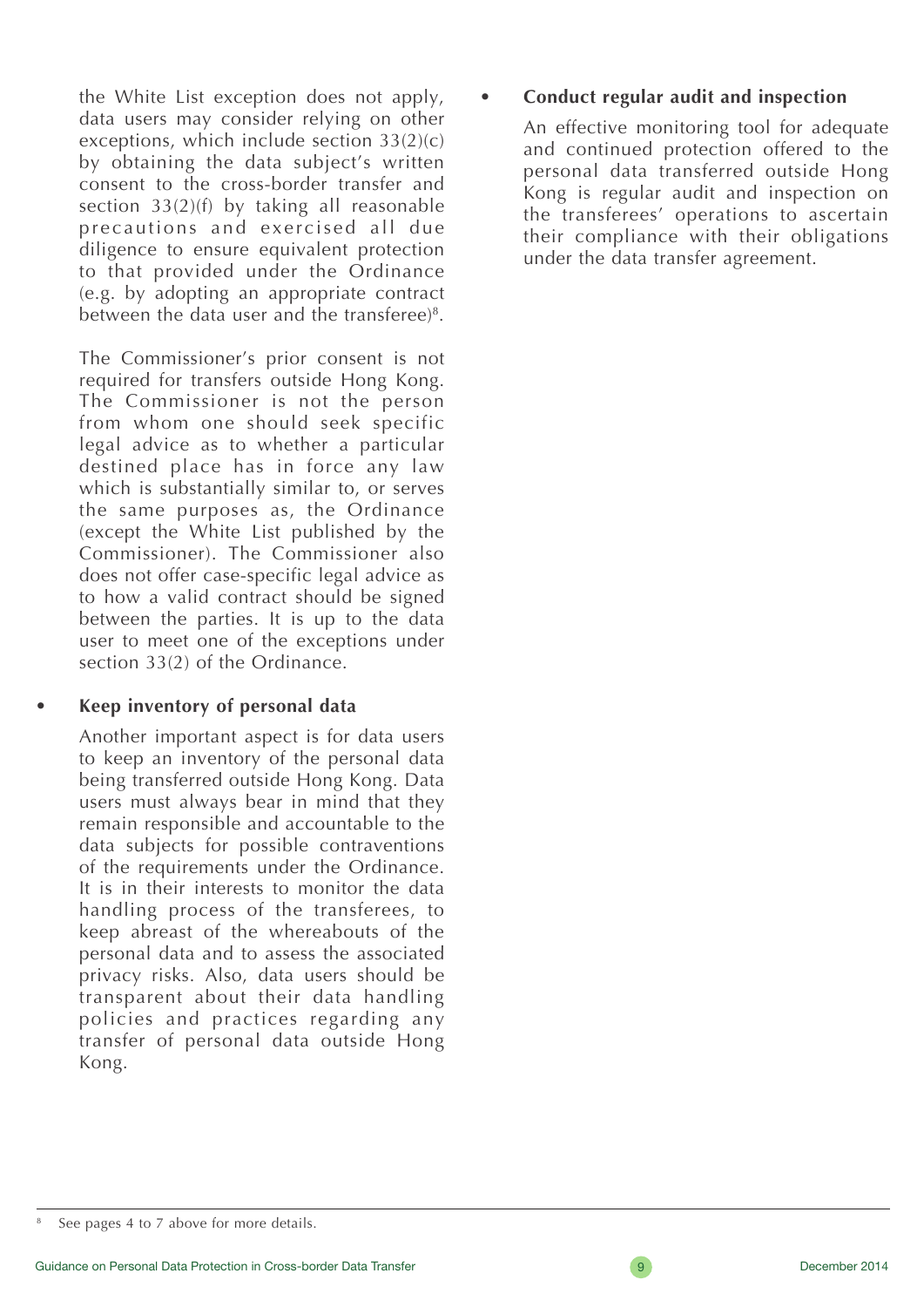## **Schedule: Recommended Model Clauses**

*Below sets out the Recommended Model Clauses which may be adapted and/or included in a data transfer agreement by parties who wish to transfer personal data outside Hong Kong in accordance with section 33(2)(f) of the Personal Data (Privacy) Ordinance (the "Ordinance"). Parties are advised to make adaptations or additions according to their own commercial needs. These clauses can be incorporated into a wider agreement such as an outsourcing agreement. The clauses may be adapted into a multi-party agreement.*

*The terms used below have the same meanings given to them under the Ordinance. The parties are reminded to include clear definitions for the terms used in the data transfer agreement.*

*As the Recommended Model Clauses are drafted based on the requirements under the Ordinance,*  in order to achieve certainty on the application and enforcement of the Ordinance, the governing *law of the agreement is the laws of Hong Kong. Resolution of disputes arising out of or relating to the agreement will be dealt with in Hong Kong for geographic proximity and convenience.*

*Set out below are the core clauses (see Section I) which are required to be included in the data transfer agreement. Apart from the core clauses, parties may wish to consider and include the additional clauses (see Section II) which aim at refining the parties' rights and obligations under a data transfer agreement but the absence of which will not render the contract inadequate for the purpose of satisfying the requirement under section 33(2)(f) of the Ordinance.*

*Please also see the accompanying explanatory notes to the Recommended Model Clauses at the end of this document.*

#### **Section (I) Core Clauses**

#### **1 Obligations of the Transferor**

- 1.1 The Transferor represents and warrants to the Transferee that the personal data (as set out in Schedule 1 to this agreement) is lawfully transferred to the Transferee and that in accordance with data protection principle ("**DPP**") 3 in Schedule 1 to the Personal Data (Privacy) Ordinance (the "**Ordinance**"):
	- 1.1.1 the personal data has been collected in accordance with DPP1 of the Ordinance;
	- 1.1.2 all reasonably practicable steps have been taken to ensure its accuracy in accordance with DPP2 of the Ordinance;
	- 1.1.3 the personal data has not been retained longer than is necessary for the fulfillment of the purpose (including any directly related purpose) for which the data is to be used; and
	- 1.1.4 the transfer of the personal data is permitted by DPP3 of the Ordinance, as it is in line with the purpose for which the data was to be used at the time of the collection of the data, and where the data is to be used for a new purpose, the prescribed consent of the data subject has been obtained.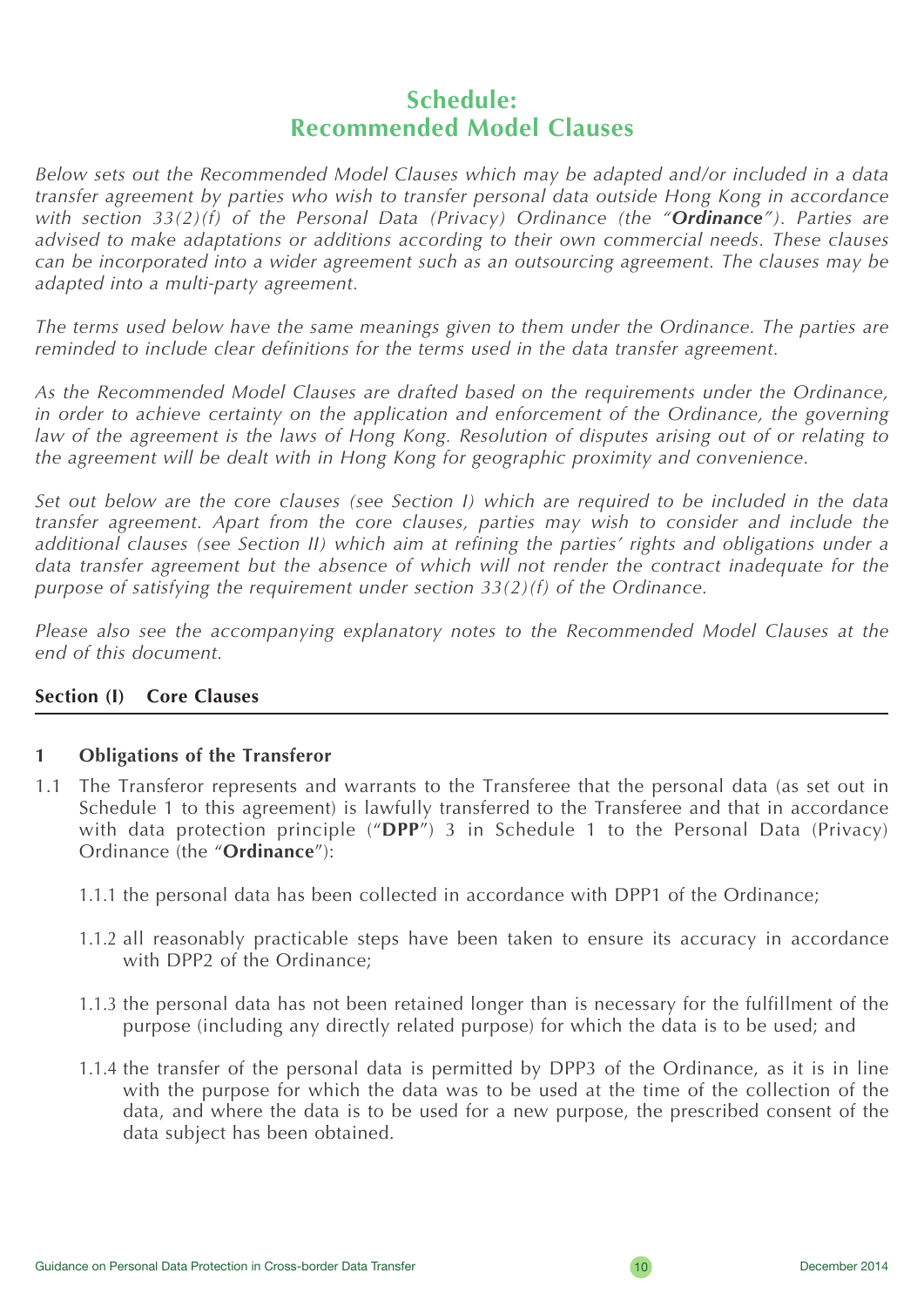#### **2 Obligations of the Transferee**

- 2.1 The Transferee represents, warrants and undertakes the following:
	- 2.1.1 The Transferee shall process or use the personal data for the purpose(s) as set out in Schedule 1 to this agreement to the exclusion of any other purpose. Where the transferred data is used for a new purpose, the Transferee shall obtain the prescribed consent of the data subject under the Ordinance.
	- 2.1.2 The Transferee shall hold the personal data securely in accordance with the requirements of DPP4 of the Ordinance. It will have in place appropriate technical and organisational measures and standards as set out in Schedule 1 to this agreement to protect the personal data against unauthorised or accidental access, processing, erasure, loss or use.
	- 2.1.3 The Transferee shall not retain the personal data longer than is necessary for the fulfillment of the purpose(s) (including any directly related purpose(s)) for which the personal data is to be used.
	- 2.1.4 The Transferee shall use the personal data exclusively for the purposes set out in this agreement and shall not transfer or disclose, either free of charge or in return for any benefits, the personal data to any other person, except when it is compelled to do so under the applicable laws.
	- 2.1.5 The Transferee shall immediately rectify, erase or return the personal data on receiving instructions to this effect from the Transferor. The Transferee undertakes in particular to rectify, erase or return all or part of the personal data if it appears that such measures are required by the requirements of the Ordinance.
	- 2.1.6 The Transferee has and shall at all times have in place accessible documents which clearly specify its policies and practices in relation to personal data.
	- 2.1.7 The Transferee shall ensure that data subjects have rights of access to and correction of their personal data in the same way as they would have had under the Ordinance.
	- 2.1.8 The Transferee shall not disclose, transfer or allow access to the personal data to a third party data user or data processor ("Sub-transferee") located outside Hong Kong unless it has notified<sup>1</sup> the Transferor and:
		- 2.1.8.1 the sub-transfer is made to a place that has in force any law which is substantially similar to, or serves the same purposes as the Ordinance<sup>2</sup>;
		- 2.1.8.2 such Sub-transferee becomes a signatory to this agreement or another written data transfer agreement which imposes the same obligations on it as are imposed on the Transferee under this clause 2; or
		- $2.1.8.3$  adopted all reasonable non-contractual measures and auditing mechanisms<sup>3</sup> to the reasonable satisfaction of the Transferor to monitor the Sub-transferee's compliance with the obligations under this clause 2 as if they are applicable to that Subtransferee.

<sup>1</sup> A Transferor may impose tighter control by prohibiting the Transferee from any further or onward transfer of personal data except with the Transferor's prior consent.

One way of finding out whether the law of the destined jurisdiction satisfies this requirement is to ascertain if it has already been included in the White List (being a list of jurisdictions which the Commissioner has determined to have in force "any law which is substantially similar to, or serves the same purposes as" the Ordinance under section 33(3) of the Ordinance).

Parties may specify the measures and mechanisms in Schedule 1.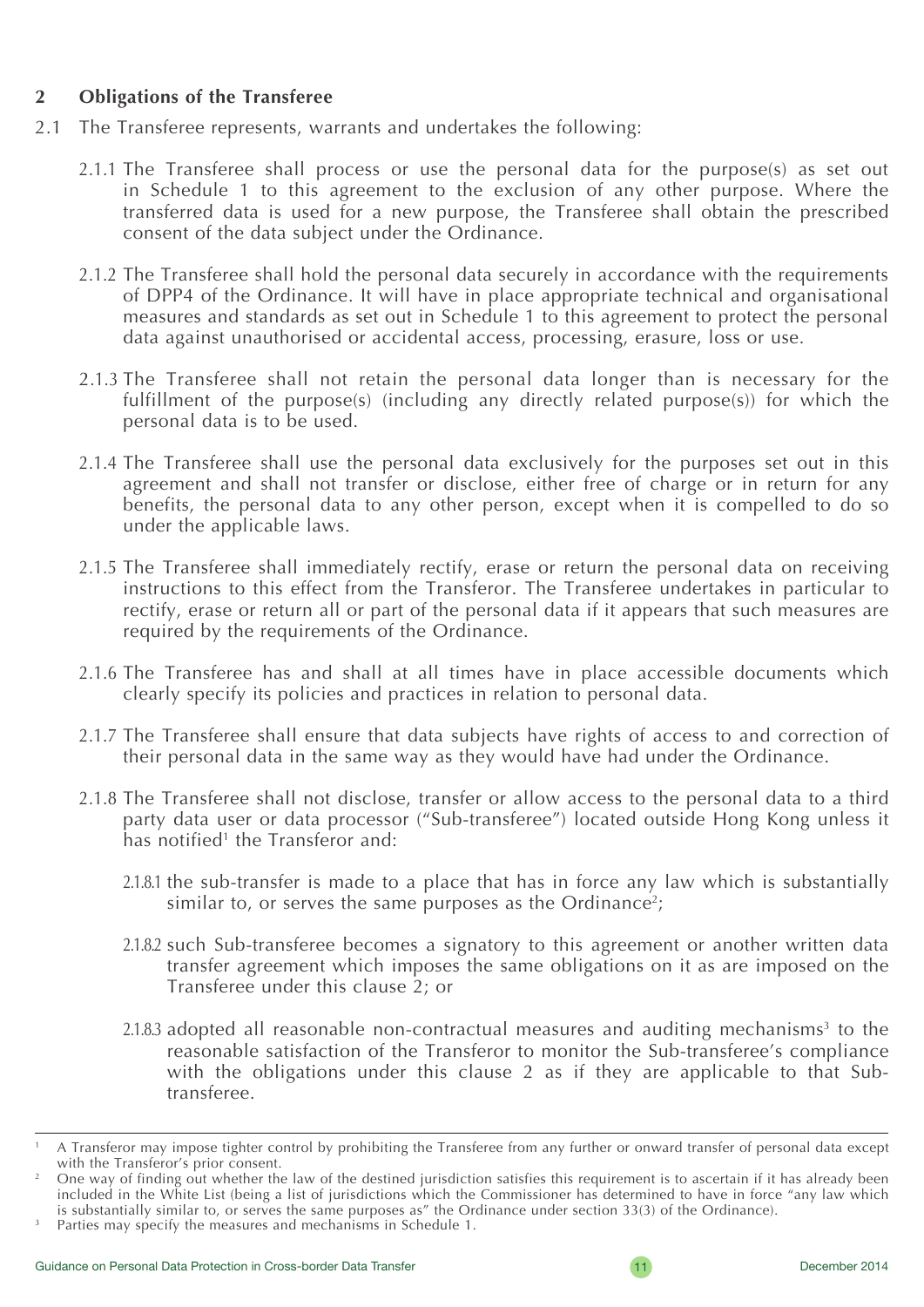2.1.9 Upon the Transferor's request, the Transferee shall submit its data processing facilities, policies and procedures, data files, documentation and any other relevant information for reviewing, auditing and/or certifying by the Transferor or an inspection body composed of independent members and in possession of the required professional qualifications bound by a duty of confidentiality, selected by the Transferor, to ascertain compliance with its warranties and undertakings in this agreement.

#### **3 Liability and indemnity**

- 3.1 The Transferor and the Transferee shall be jointly and severally liable for any damage to the data subject arising out of or in connection with the transfer and any sub-transfer thereof of his/her personal data pursuant to this agreement.
- 3.2 Each party, to the extent to which it is liable, undertakes to hold harmless and indemnify the other party for any costs, charges, damages, payments, expenses or loss suffered or incurred for any breach resulting from its obligations under this agreement and for any fault or negligence arisen from the execution of this agreement.
- 3.3 The Transferee specifically undertakes to hold harmless and indemnify the Transferor for any costs, charges, damages, payments, expenses or loss suffered or incurred arising out of or in connection with the Transferee's engagement of any Sub-transferee and for any breach resulting from the obligations of any Sub-transferee under such data transfer agreement between the Transferee and that Sub-transferee.

#### **4 Settlement of disputes**

- 4.1 This agreement shall be governed, construed, and enforced in accordance with the laws of Hong Kong.
- 4.2 In the event of a dispute or claim brought by a data subject or the privacy enforcement authority concerning the processing of the personal data against either or both of the parties, the parties shall inform each other about any such disputes or claims, and will cooperate with a view to settling them amicably in a timely fashion.

#### **5 Termination**

- 5.1 Should the Transferee breach any of its obligations under this agreement, the Transferor may, without prejudice to any rights which it may have against the Transferee, terminate this agreement by serving a written notice to the Transferee.
- 5.2 The parties agree that on the termination of this agreement, the Transferee shall, upon the Transferor's request, return all the personal data transferred and the copies thereof to the Transferor or shall destroy all the personal data and certify to the Transferor that it has done so, unless applicable laws imposed upon the Transferee prevents it from returning or destroying all or part of the personal data transferred. In that case, the Transferee shall immediately so notify the Transferor and shall warrant that it will guarantee the confidentiality and integrity of the personal data transferred and will not process the personal data transferred anymore.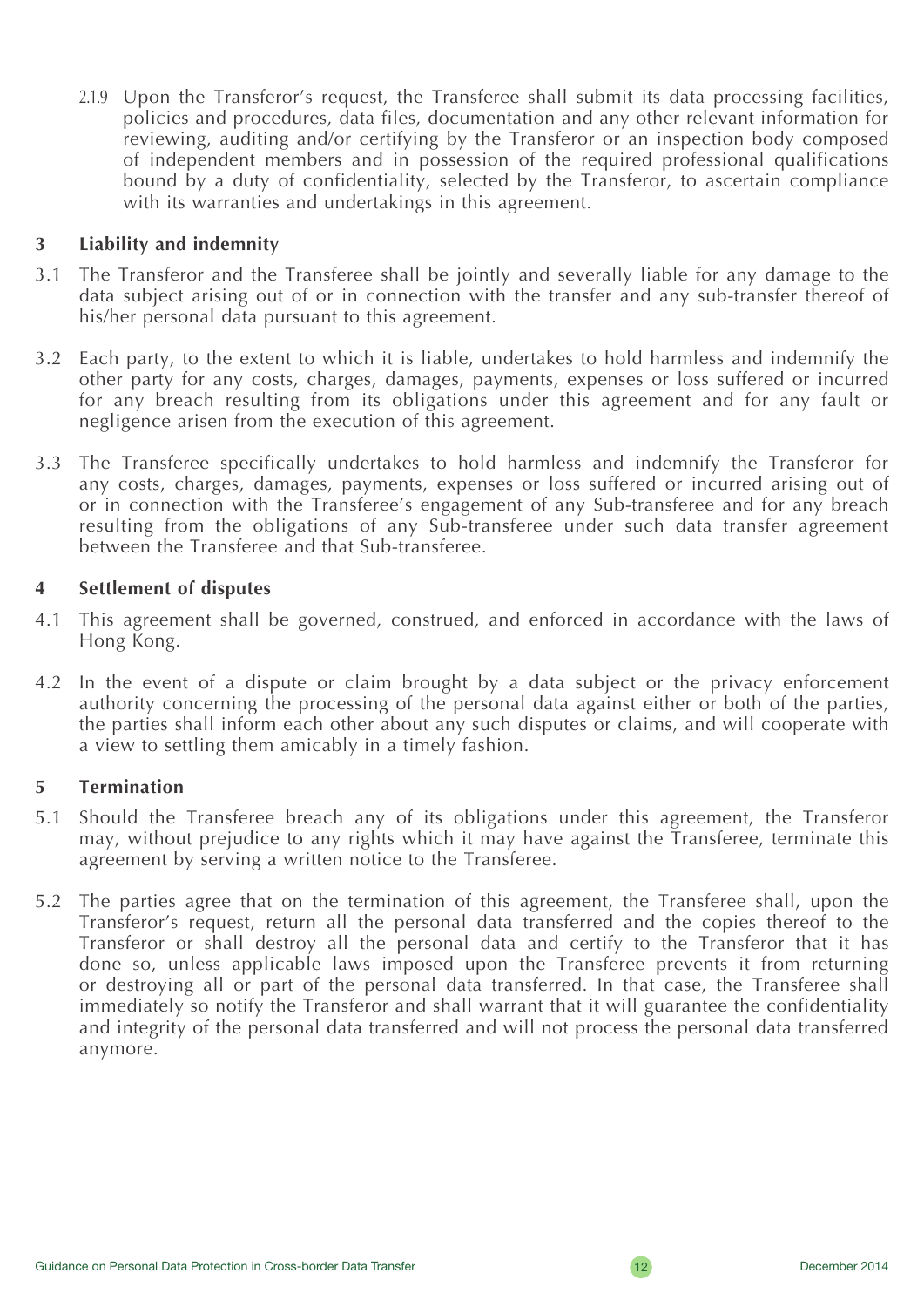#### **Schedule 1: Description of the Transfer**

*(To be completed by the parties as part of the agreement)*

#### **Transferor**

The Transferor is (please specify briefly your activity relevant to the transfer):

#### **Transferee**

The Transferee is (please specify briefly your activity relevant to the transfer):

#### **Data subjects**

The personal data transferred concerns the following categories of data subjects:

#### **Purposes of the transfer**

The transfer is made for the following purposes:

#### **Categories of data**

The personal data transferred concerns the following categories of data:

#### **Recipients**

The personal data transferred may be disclosed only to the following recipients or categories of recipients (including Sub-transferees):

#### **Security measures to be adopted by the Transferee**

Please insert descriptions of the technical and organisational measures and standards to be adopted by the Transferee in relation to the security of the personal data:

#### **Non-contractual measures and audit mechanisms to be adopted by the Transferee**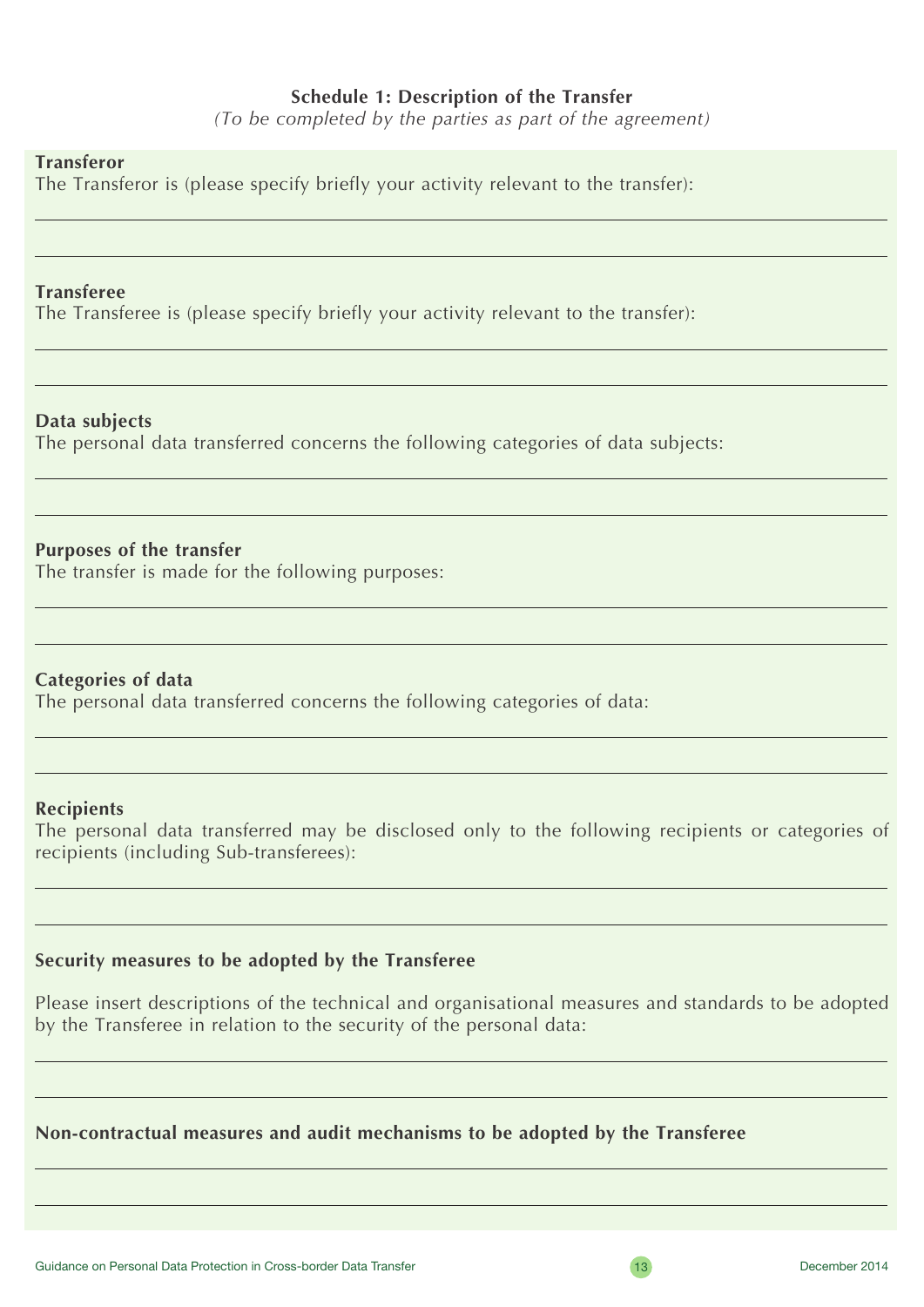Set out below is a list of additional clauses which may be incorporated to assist data users to further enforce this agreement, but absence of which does not render the data transfer agreement inadequate to satisfy section 33(2)(f) of the Ordinance.

#### **(i) Clauses relating to data subjects' third party rights under the Contracts (Rights of Third Parties) Ordinance4**

#### **6. Third Party Rights**

- *6.1 The Transferor will make available, upon request, a copy of this agreement to data subjects unless the agreement contains confidential information, in which case the Transferor may remove such information.*
- *6.2 The parties expressly agree that, pursuant to the Contracts (Rights of Third Parties) Ordinance, they intend to confer third party rights on the data subjects and the data subjects shall be entitled to enforce this clause 6, clause 1.1.2, 1.1.3, 1.1.4, 2.1.1, 2.1.2, 2.1.3, 2.1.4, 2.1.5, 2.1.6, 2.1.7, 2.1.8, 3.1 and 4 of this agreement as if it was a party to this agreement in its own right. A data subject, who has suffered damage as a result of any breach of the obligations by the Transferee or any Sub-transferee under this agreement, or any breach of the obligations by any Sub-transferee under such data transfer agreement between the Transferee and that Sub-transferee, is entitled to receive compensation from the parties for the damage suffered. Notwithstanding the foregoing, the rights of both parties to this agreement to terminate, rescind or agree any variation, waiver or settlement under the agreement are not subject to the consent of the data subjects or any other person.*
- *6.3 The parties agree that the data subject's rights pursuant to this agreement will not prejudice his substantive or procedural rights to seek remedies in accordance with other provisions of national or international law.*

The clauses above are drafted for adaptation or adoption by parties who wish to confer third party rights on the data subjects after the commencement of the Contracts (Rights of Third Parties) Ordinance<sup>5</sup>.

In conferring a right on the data subjects to enforce terms of the contract, the data subjects should be able to obtain a copy of the contract between the Transferor and the Transferee. The clauses should expressly provide that data subjects' rights under the agreement will not prejudice his/her substantive and procedural rights to seek remedies under other national or international law, for example, the Ordinance.

Contracts (Rights of Third Parties) Ordinance has been published in the Gazette on 5 December 2014 (No. 49, Vol. 18 – Legal Supplement No. 1) as Ordinance No. 17 of 2014 (www.gld.gov.hk/egazette/pdf/ 20141849/es12014184917.pdf).

<sup>5</sup> Contracts (Rights of Third Parties) Ordinance will come into operation on a day to be appointed by the Secretary for Justice by notice published in the Gazette.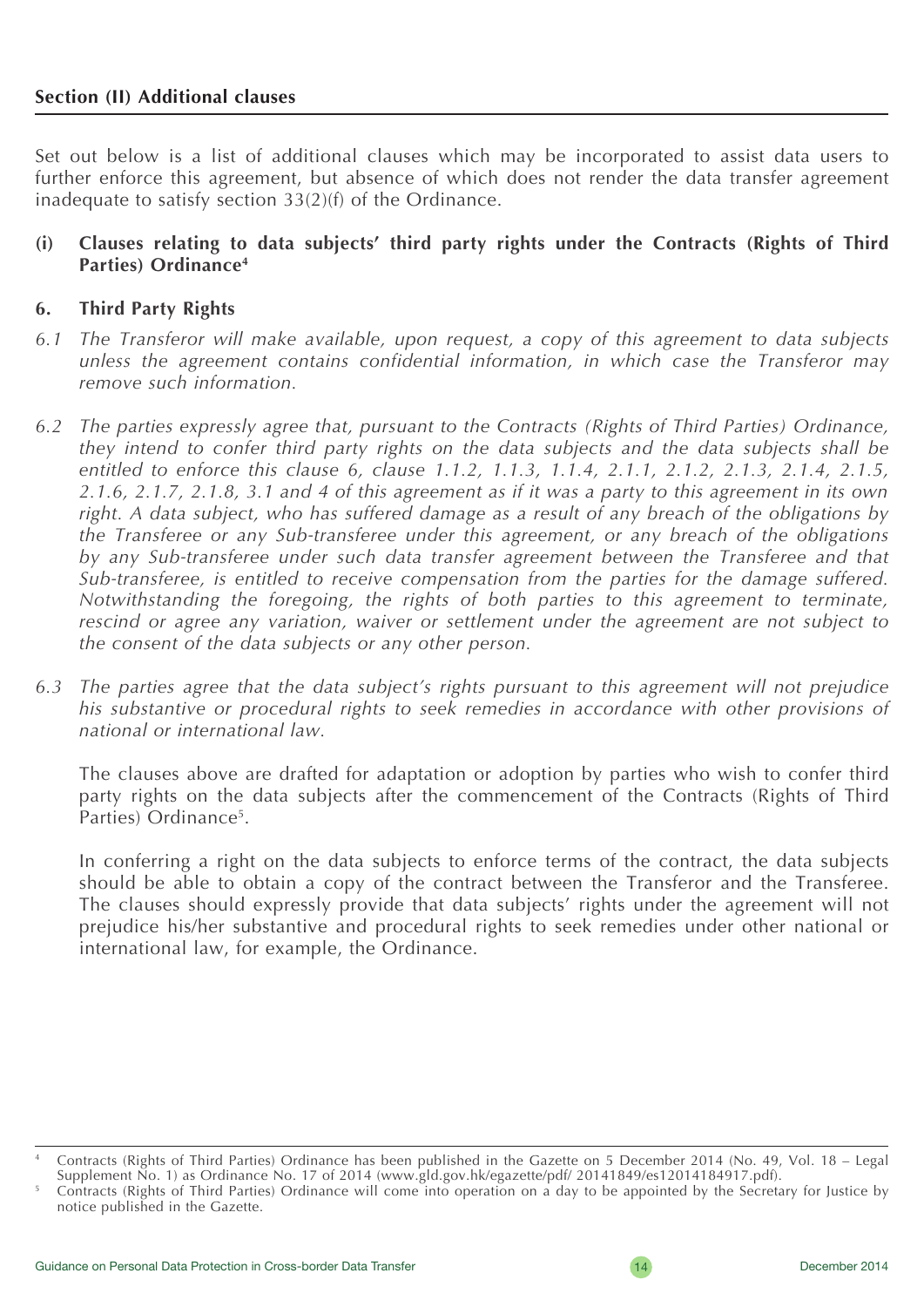#### **(ii) Additional obligations of the Transferee (to be inserted under clause 2 of the Recommended Model Clauses)**

- *2.1.10The Transferee has no reason to believe that there are currently in force any local laws that would have adverse effect on its warranties and/or undertakings as provided for under this agreement, and the Transferee shall notify the Transferor if it becomes aware of any such laws.*
- *2.1.11The Transferee has the legal capacity and the authority to give the warranties and/or undertaking in this agreement.*
- *2.1.12The Transferee shall inform promptly the Transferor of its inability to fulfill any of his obligations in this agreement.*
- *2.1.13The Transferee shall promptly notify the Transferor about any abnormalities or any loss, accidental or unauthorised access or processing, erasure or other use of the personal data.*
- *2.1.14The Transferee shall deal with promptly and properly all reasonable inquiries from the Transferor relating to the fulfillment of its obligations hereunder and the Transferee shall abide by the reasonable instructions or advice (if any) of the Transferor or any supervisory authority in this regard.*
- *2.1.15The Transferee shall ensure its staff who handle the personal data will carry out the security measures and obligations herein specified.*
- *2.1.16The Transferee shall identify a contact point within its organisation authorised to respond*  to the enquiries relating to the handling of the personal data, and shall cooperate with the *Transferor, data subjects and relevant authorities concerning all enquiries within reasonable time.*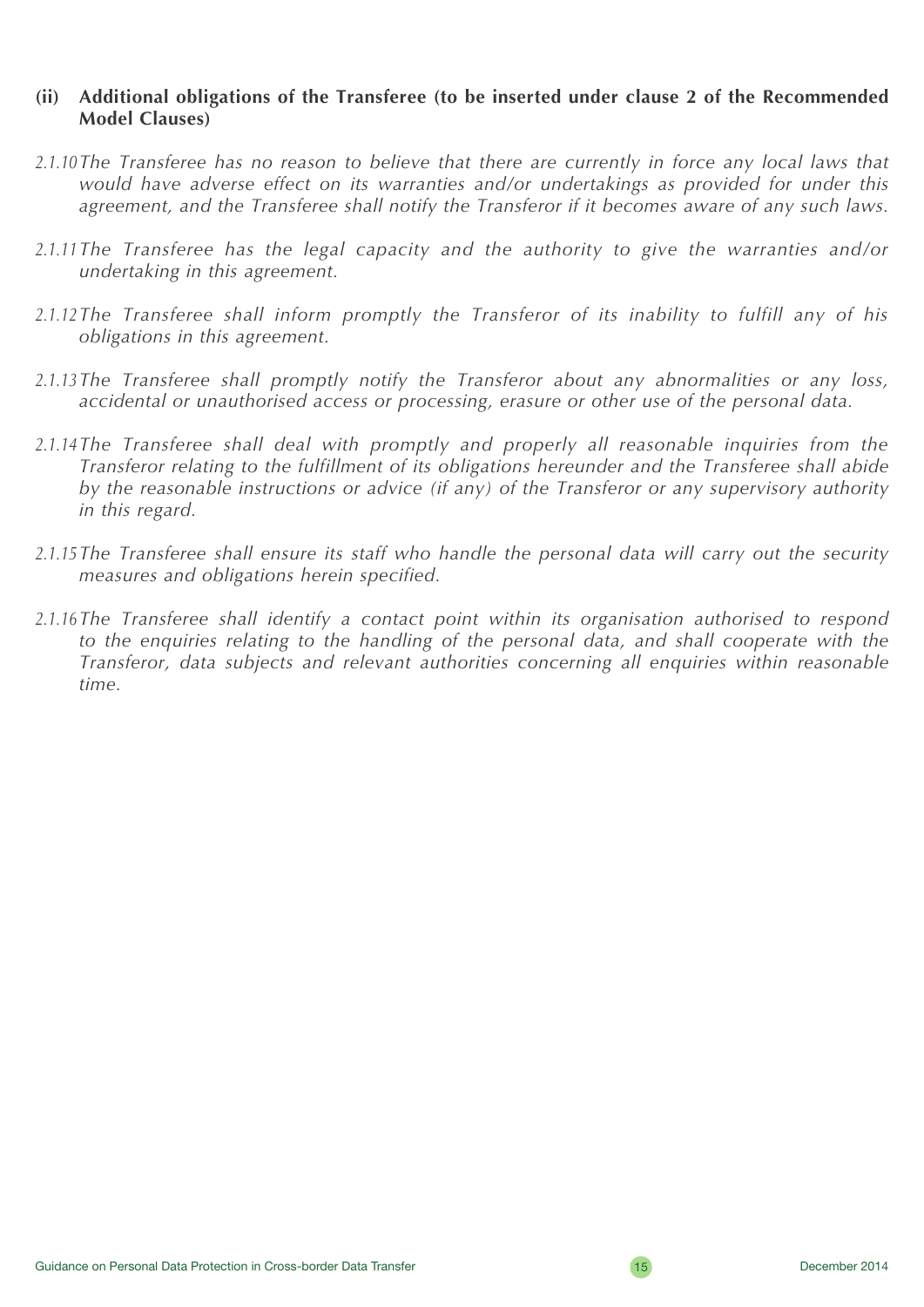#### **III. Explanatory notes**

#### **(i) Data protection principles required to be observed by the Transferee6**

In order that the data subjects may continue to enjoy the same or similar rights and protection as provided under the Ordinance for their personal data transferred outside of Hong Kong, the Transferor is required to include contractual terms in the agreement with the Transferee obligating the latter to observe the data protection principles ("**DPPs**") in Schedule 1 of the Ordinance.

The Transferee should be required by the agreement to comply with all DPPs with the exception of DPP1 which primarily deals with the collection of personal data unrelated to the Transferee. Observance of DPP2 is important to ensure the personal data is not retained by the Transferee after fulfillment of the purpose(s) for which the personal data is disclosed or transferred. DPP3 restricts the Transferee to use the personal data only for the purpose(s) as agreed under the agreement. The Transferee should also be required to observe DPP4 to ensure the security of personal data. The security and technical measures may vary depending on the actual circumstances. It is therefore advisable for the parties to decide and set out specific measures in Schedule 1.

DPP5 requires the Transferee to ensure transparency of its data protection policies and practices. The data subjects should have the same rights of access and correction of their personal data transferred outside Hong Kong, as such DPP6 should also be observed by the Transferee.

#### **(ii) Sub-transfer7**

It is not uncommon for the Transferee to subcontract data processing to another processor. In light of commercial reality and practicality, sub-transfer of personal data by the Transferee may be allowed subject to a certain degree of control being retained by the Transferor so that the personal data will still be subject to continued protection. Hence, the further or onward transfer of personal data by the Transferee should be effectively managed so that the purpose of section 33 will not be defeated or circumvented. The level of protection afforded to the personal data should not be reduced as a result of onward transfers. For this purpose, the sub-transfer of personal data by the Transferee is made subject to the fulfilment of any one of the pre-conditions under clauses 2.1.8.1 to 2.1.8.3 of the Recommended Model Clauses and upon notification to the Transferor. The primary objective is to ensure that the same obligations as the Transferee are imposed on any Sub-transferee, or that the law of the destined jurisdiction offers similar protection as under the Ordinance.

Where sub-transfer is in the contemplation of the parties at the time of entering into the Recommended Model Clauses, a multi-party agreement may be arranged so that the Subtransferee enters into and becomes a signatory to the Recommended Model Clauses at the outset. Where sub-transfer happens after the conclusion of the Recommended Model Clauses, the Sub-transferee may either:–

- (a) sign an adherence agreement to be bound by the terms of the Recommended Model Clauses; or
- (b) enter into a separate agreement with the Transferee which imposes on it the same obligations as imposed on the Transferee under clause 2.

<sup>6</sup> Clauses 2.1.1 to 2.1.9 of the Recommended Model Clauses

<sup>7</sup> Clause 2.1.8 of the Recommended Model Clauses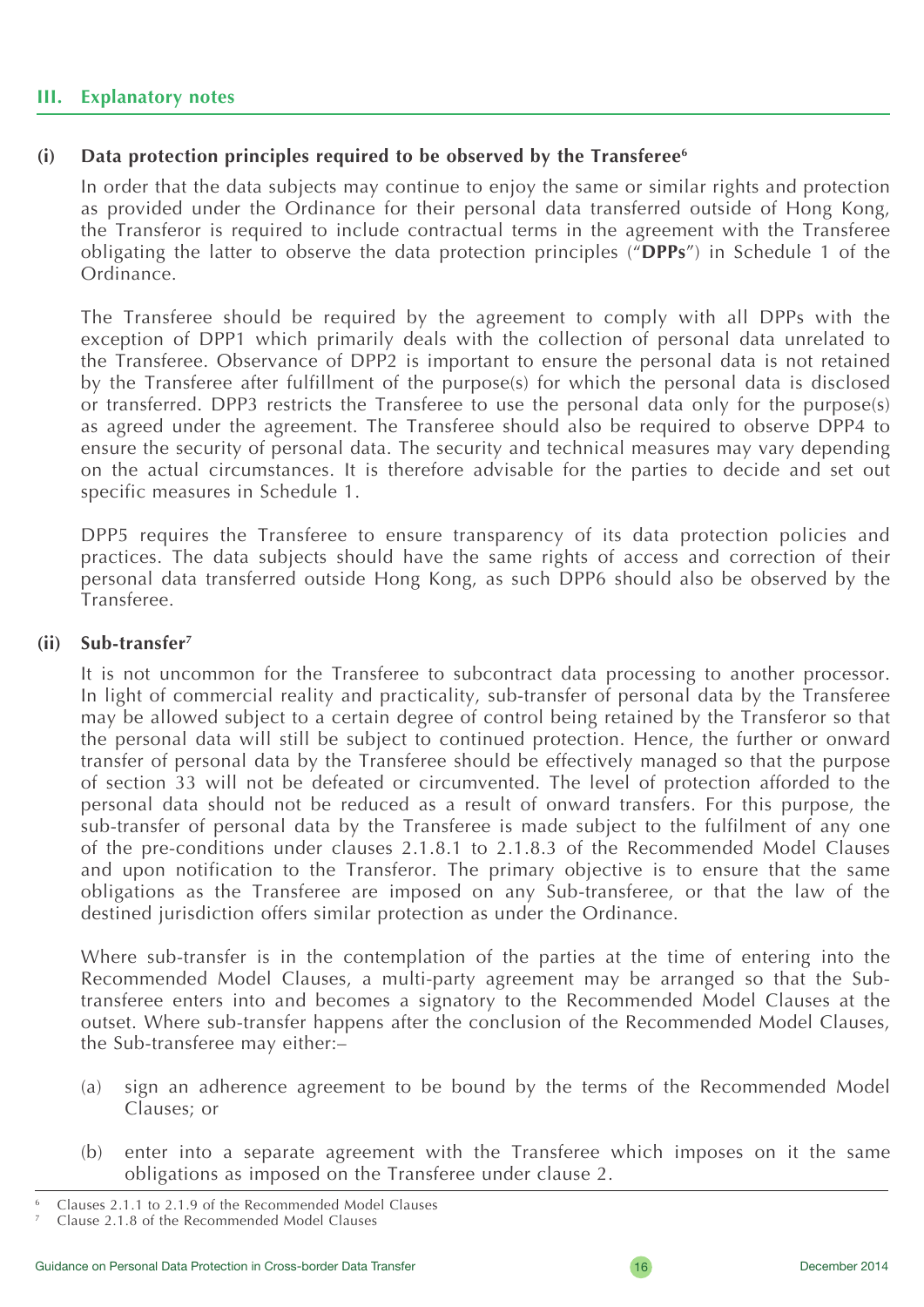For the non-contractual measures and auditing mechanisms to be adopted to ensure continued protection in a sub-transfer situation, parties are advised to specify the measures in greater detail in Schedule 1 to the Recommended Model Clauses.

#### **(iii) Audit requirement for the transfer of personal data8**

In order to ensure a Transferee fulfils its obligations under the data transfer agreement rather than pay lip service, clause 2.1.9 is included to enable the Transferor to require the Transferee to submit its data processing facilities and relevant documentation to the Transferor for the purpose of reviewing, auditing and ascertaining compliance with its obligations under the agreement. The Transferor is recommended to carry out such inspection before the commencement of transfer of personal data to the Transferee. Furthermore, regular audits and inspections after the transfer are important to safeguard personal data privacy protection and to discharge the transferor's duty under section 33(2)(f).

#### **(iv) Liabilities of the parties9**

It is essential that the data subject has recourse to compensation for the mishandling of his personal data transferred outside of Hong Kong. In case of any breach of the requirements under the Ordinance, given that it is difficult to claim against the Transferee which resides outside Hong Kong, the more viable option will be for the data subject to pursue his claims against the Transferor. In the absence of contractual third party rights under the current Hong Kong law<sup>10</sup>, the data subject's redress against the Transferor and/or the Transferee may be founded under section 66 the Ordinance which allows data subject to claim compensation from data users for loss for breach of requirements under the Ordinance.

Under clause 3.1 of the Recommended Model Clauses, a data subject has recourse to compensation from both the Transferor and the Transferee, whose liability is joint and several, for mishandling of his personal data transferred outside Hong Kong.

Transferor's rights against the Transferee in breach are important for reducing the risks and liabilities since the Transferee resides outside of Hong Kong. In the event that the aggrieved data subjects make a claim for mishandling of their personal data transferred outside Hong Kong, or if the Commissioner takes enforcement actions, the Transferor, being a data user in Hong Kong, is ultimately liable for compensation and/or the penalties. The indemnity under clause 3.2 operates as a fair allocation of risk and liabilities between the Transferor and Transferee.

After the commencement of the Contracts (Rights of Third Parties) Ordinance, the parties may incorporate the additional clauses above relating to data subjects' third party rights which aim at conferring data subjects with the right to enforce the agreement even though they are non-parties to such agreement. Parties are advised to obtain legal advice in this regard.

#### **(v) Resolution of disputes11**

The resolution of disputes (between the parties or with the data subject) shall be dealt with in Hong Kong for geographic proximity and convenience. There is no restriction on the means of settlement of disputes. Parties are free to adopt mediation, arbitration and court proceedings in Hong Kong to resolve any disputes.

<sup>8</sup> Clause 2.1.9 of the Recommended Model Clauses

<sup>9</sup> Clause 3 of the Recommended Model Clauses

<sup>&</sup>lt;sup>10</sup> Parties should keep in view of the Contracts (Rights of Third Parties) Ordinance, which is not yet commenced at the time of publication of this Guidance.

<sup>&</sup>lt;sup>11</sup> Clause 4 of the Recommended Model Clauses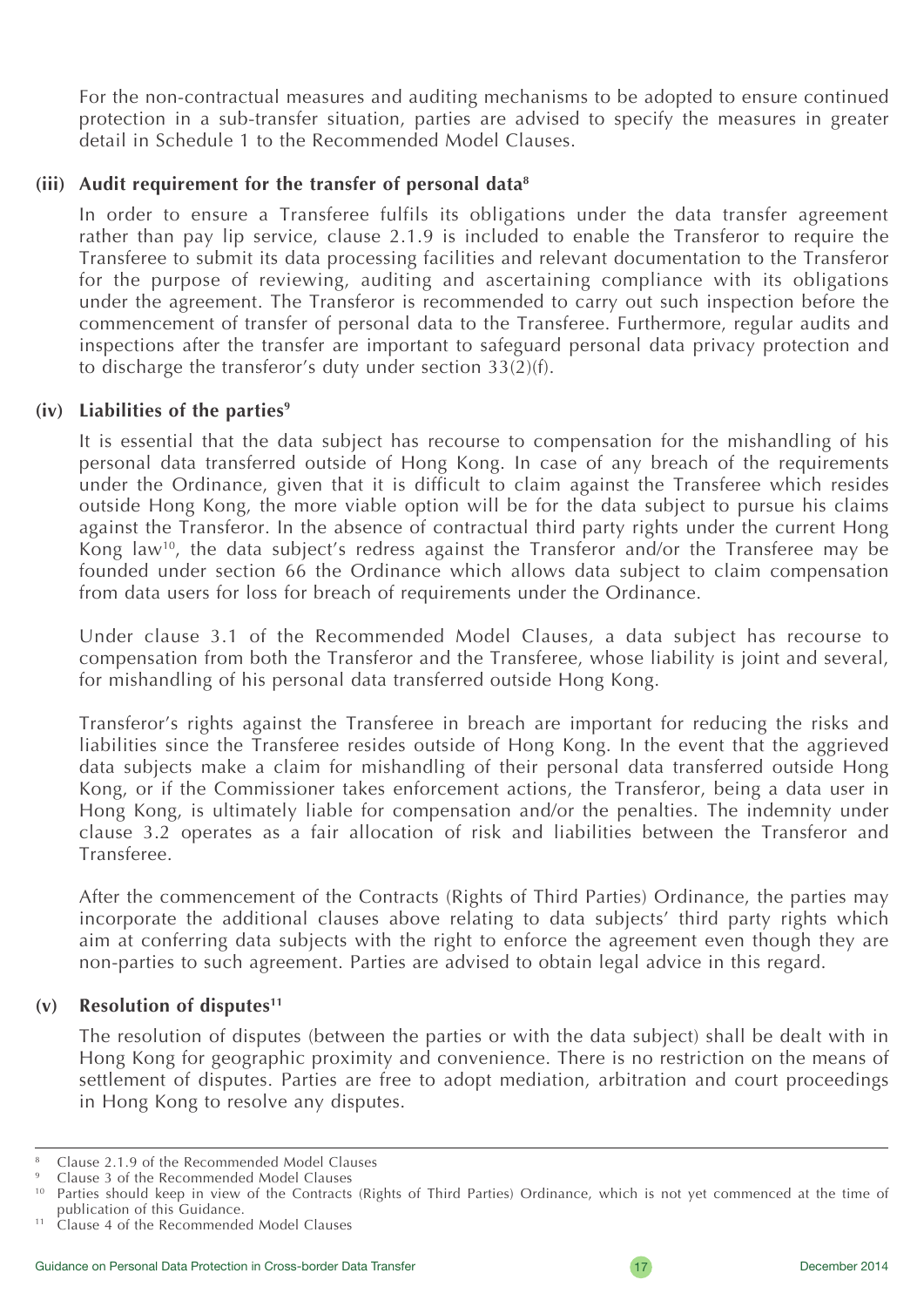#### **(vi) Termination12**

The parties should address the Transferor's right for remedy in the event of breach by the Transferee of the agreement. The Recommended Model Clauses provide that the Transferor can terminate the agreement by serving a written notice to the Transferee in the event of a breach of the obligations by the Transferee. Alternatively, parties may provide in the agreement that in the event that the Transferee is in breach of its obligations under the agreement, the Transferor may temporarily suspend the transfer of personal data to the Transferee until the breach is rectified. If the breach is not rectified within a certain period of time (say 30 days), the Transferor may terminate the agreement. The Transferee is fully liable for its breach of obligations and the Transferor is indemnified by the Transferee for such breach.

On termination of the agreement, it is no longer required for the Transferee and/or any sub-transferee to retain the personal data transferred to them to fulfil the intended purposes, and such personal data should therefore be erased according to DPP2. Clause 5.2 of the Recommended Model Clauses provides that the Transferee and/or any sub-transferee are required to either return or destroy all the personal data transferred to them. Where the Transferee is prevented by any applicable laws from returning or destroying the personal data, the Transferee should be required to keep confidential, maintain integrity and cease any processing of the personal data.

<sup>&</sup>lt;sup>12</sup> Clause 5 of the Recommended Model Clauses